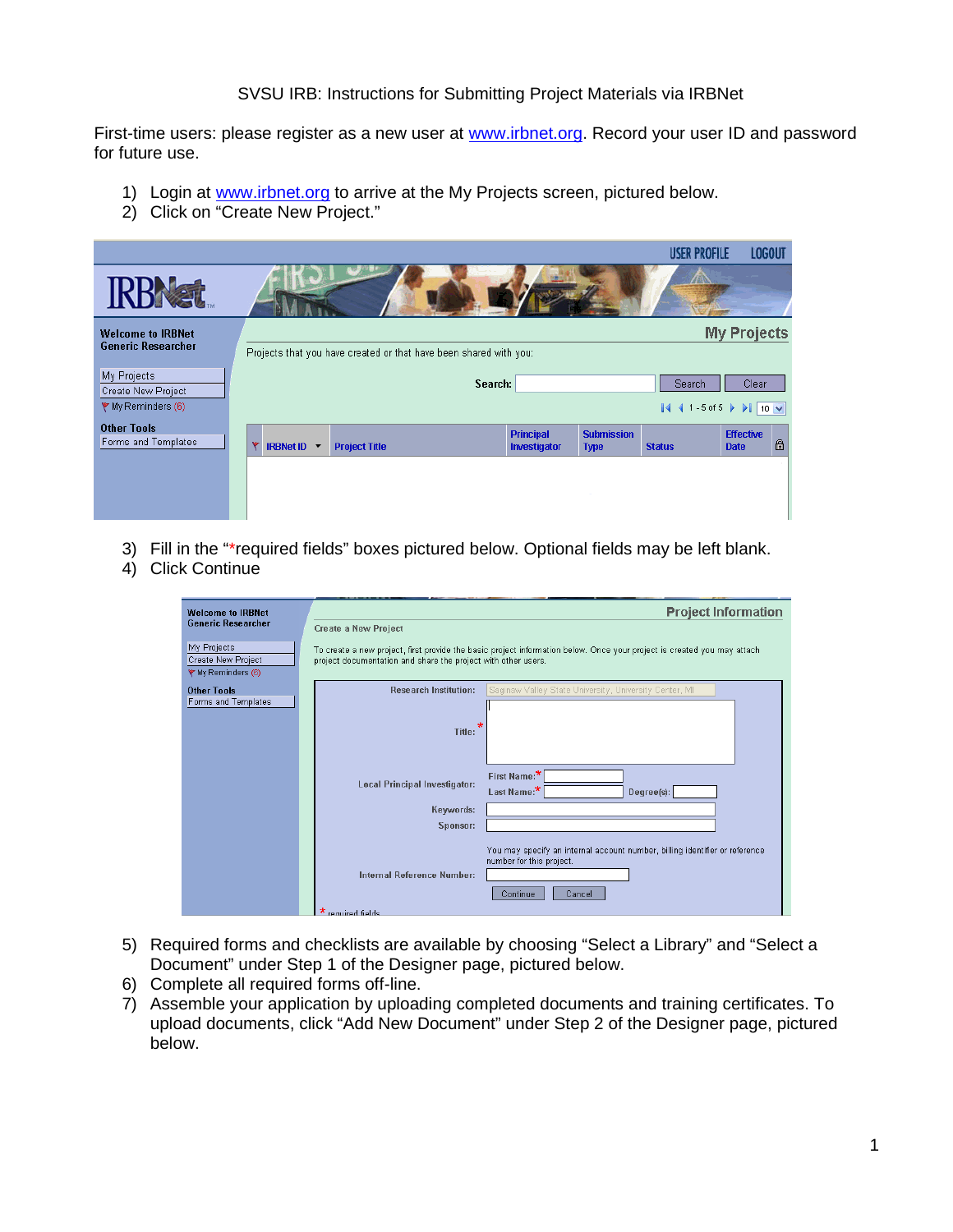| <b>Welcome to IRBNet</b>                          | <b>Designer</b>                                                                                                                                                                                                                 |  |  |
|---------------------------------------------------|---------------------------------------------------------------------------------------------------------------------------------------------------------------------------------------------------------------------------------|--|--|
| Ima Researcher                                    | [42491-1] test test test                                                                                                                                                                                                        |  |  |
| My Projects<br>Create New Project                 | Step 1:<br>Download blank forms, document templates and reference materials to assist you in assembling your document package.                                                                                                  |  |  |
| → My Reminders (8)                                | Saginaw Valley State University Institutional Review Board, University Center, MI ♥  <br>Select a Library:                                                                                                                      |  |  |
| <b>Project Administration</b><br>Project Overview | Download<br><b>Select a Document:</b><br>IRB Application Form<br>$\checkmark$                                                                                                                                                   |  |  |
| Designer<br>Share this Project                    | Step 2:<br>Assemble your document package. In addition to adding project documents to your package, IRBNet also allows you to<br>link your project team's Training & Credentials to your package.<br>Documents in this Package: |  |  |
| Sign this Package                                 |                                                                                                                                                                                                                                 |  |  |
| Submit this Package<br>Delete this Package        |                                                                                                                                                                                                                                 |  |  |
| Send Project Mail                                 |                                                                                                                                                                                                                                 |  |  |
| Project History                                   | There are currently no documents in this package.                                                                                                                                                                               |  |  |
| in Messages & Alerts (1)                          |                                                                                                                                                                                                                                 |  |  |
| <b>Other Tools</b><br>Forms and Templates         |                                                                                                                                                                                                                                 |  |  |
|                                                   | [ There are no Training & Credentials records linked to this package.   Link / Un-Link Records                                                                                                                                  |  |  |
|                                                   | Add New Document                                                                                                                                                                                                                |  |  |

Each time you click on "Add New Document," you will see a screen like the one below. Choose the type of document you are uploading from the drop down box, provide a description if desired, then click on "Browse" to find your document and open it. Click "Attach."

| <b>Welcome to IRBNet</b>      | <b>Attach Document</b>                                                                                                    |  |  |
|-------------------------------|---------------------------------------------------------------------------------------------------------------------------|--|--|
| Ima Researcher                | [42491-1] test test test                                                                                                  |  |  |
| My Projects                   | You may attach documents to this package by clicking the "Browse" button to locate a document and then by clicking        |  |  |
| Create New Project            | "Attach". The "Document Type" and optional "Description" are informational fields to assist you in managing your attached |  |  |
| ♥ My Reminders (8)            | documents.                                                                                                                |  |  |
| <b>Project Administration</b> | Document Type *                                                                                                           |  |  |
| Project Overview              |                                                                                                                           |  |  |
| Designer                      | Description                                                                                                               |  |  |
| Share this Project            | File $*$<br>Browse                                                                                                        |  |  |
| Sign this Package             |                                                                                                                           |  |  |
| Submit this Package           | Cancel<br>Attach                                                                                                          |  |  |
| Delete this Package           | * required fields                                                                                                         |  |  |
| Send Project Mail             |                                                                                                                           |  |  |
| <b>Project History</b>        |                                                                                                                           |  |  |
| in Messages & Alerts (1)      |                                                                                                                           |  |  |
| <b>Other Tools</b>            |                                                                                                                           |  |  |
| Forms and Templates           |                                                                                                                           |  |  |

You do NOT have to upload all documents during the same session. As you add documents, the screen displays all of the documents that have been uploaded.

| <b>Welcome to IRBNet</b>      |                                                                                                                                                                                                                                 |                                                                                              |                                                                                                                     | <b>Designer</b> |
|-------------------------------|---------------------------------------------------------------------------------------------------------------------------------------------------------------------------------------------------------------------------------|----------------------------------------------------------------------------------------------|---------------------------------------------------------------------------------------------------------------------|-----------------|
| Ima Researcher                | [42491-1] test test test                                                                                                                                                                                                        |                                                                                              |                                                                                                                     |                 |
| My Projects                   | Step 1:                                                                                                                                                                                                                         |                                                                                              |                                                                                                                     |                 |
| Create New Project            |                                                                                                                                                                                                                                 |                                                                                              | Download blank forms, document templates and reference materials to assist you in assembling your document package. |                 |
| ♥ My Reminders (8)            | Select a Library:                                                                                                                                                                                                               |                                                                                              | Saginaw Valley State University Institutional Review Board, University Center, MI v                                 |                 |
| <b>Project Administration</b> | Select a Document:                                                                                                                                                                                                              | <b>IRB Application Form</b><br>$\vee$                                                        | Download                                                                                                            |                 |
| Project Overview              |                                                                                                                                                                                                                                 |                                                                                              |                                                                                                                     |                 |
| <b>Designer</b>               |                                                                                                                                                                                                                                 |                                                                                              |                                                                                                                     |                 |
| Share this Project            | Step 2:<br>Assemble your document package. In addition to adding project documents to your package, IRBNet also allows you to<br>link your project team's Training & Credentials to your package.<br>Documents in this Package: |                                                                                              |                                                                                                                     |                 |
| Sign this Package             |                                                                                                                                                                                                                                 |                                                                                              |                                                                                                                     |                 |
| Submit this Package           |                                                                                                                                                                                                                                 |                                                                                              |                                                                                                                     |                 |
| Delete this Package           |                                                                                                                                                                                                                                 |                                                                                              |                                                                                                                     |                 |
| Send Project Mail             | <b>Oocument Type</b>                                                                                                                                                                                                            | <b>Description</b>                                                                           | <b>Last Modified</b>                                                                                                |                 |
| <b>Project History</b>        | $\blacktriangledown$ Application Form                                                                                                                                                                                           | Application Form                                                                             | 02/15/2012 11:00 AM                                                                                                 | $\mathcal{N}$   |
| in Messages & Alerts (1)      |                                                                                                                                                                                                                                 |                                                                                              |                                                                                                                     |                 |
| Other Tools                   |                                                                                                                                                                                                                                 | There are no Training & Credentials records linked to this package.   Link / Un-Link Records |                                                                                                                     |                 |
| Forms and Templates           |                                                                                                                                                                                                                                 |                                                                                              |                                                                                                                     |                 |
|                               |                                                                                                                                                                                                                                 |                                                                                              | Add New Document                                                                                                    |                 |
|                               |                                                                                                                                                                                                                                 |                                                                                              |                                                                                                                     |                 |

Click on the paper icon, pencil icon, or red "X" to view, modify or delete an uploaded document.